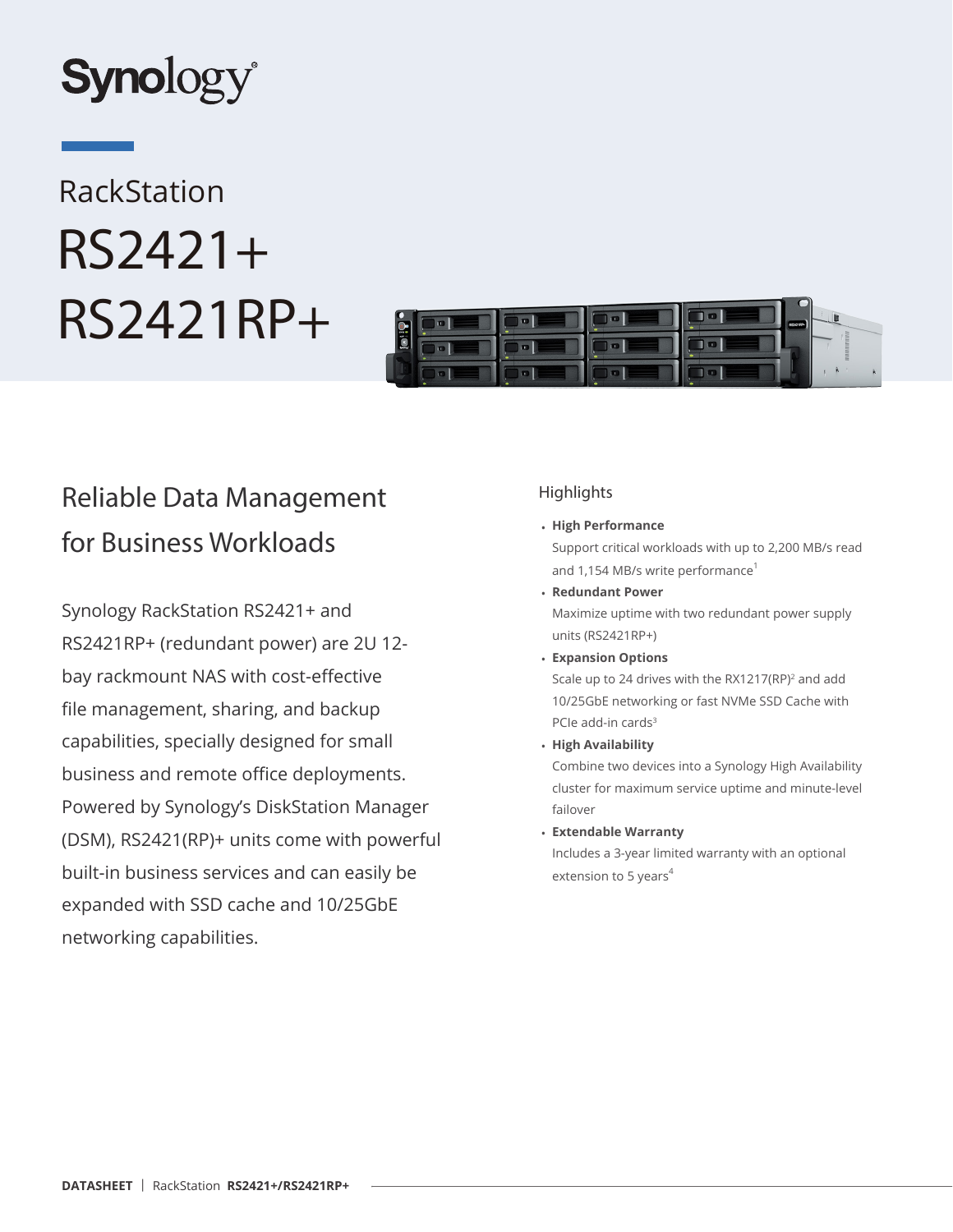

#### Next-Generation File System

*Btrfs is a modern file system designed to safeguard data integrity through metadata mirroring, file selfhealing, and fast snapshot replication.*

# Versatile and Reliable Storage Platform

RS2421(RP)+ units combine ample performance with versatile storage capabilities to deliver a cost-efficient data management solution.

- Up to 2,200/1,154 MB/s sequential read/write performance to support multi-user and demanding workloads<sup>1</sup>
- 12 SATA HDD/SSD 2.5"/3.5" bays, expandable to 24 with a Synology [RX1217\(RP\)](https://sy.to/rs2421dsexpunit) expansion unit<sup>2</sup>

# Optimized for Data Protection and Integrity

Powered by Synology's [DSM](https://sy.to/rs2421dsdsm) operating system, tailored for data management, and built upon the [Btrfs](https://sy.to/rs2421dsbtrfs) file system, data stored on the RS2421+/RS2421RP+ are safely guarded by modern data protection technologies.

- **Advanced snapshot technology** provides schedulable and near-instantaneous data protection of shared folders and LUNs
- **File and folder-level data restoration** enables restoration of specific files or folders
- **Flexible storage quota system** helps admins manage available space by specifying storage limits for shared folders
- **File self-healing** detects and recovers corrupted files using mirrored metadata and RAID configurations
- **Inline compression** compresses data before they are written to the drive, reducing write commands and optimizing storage space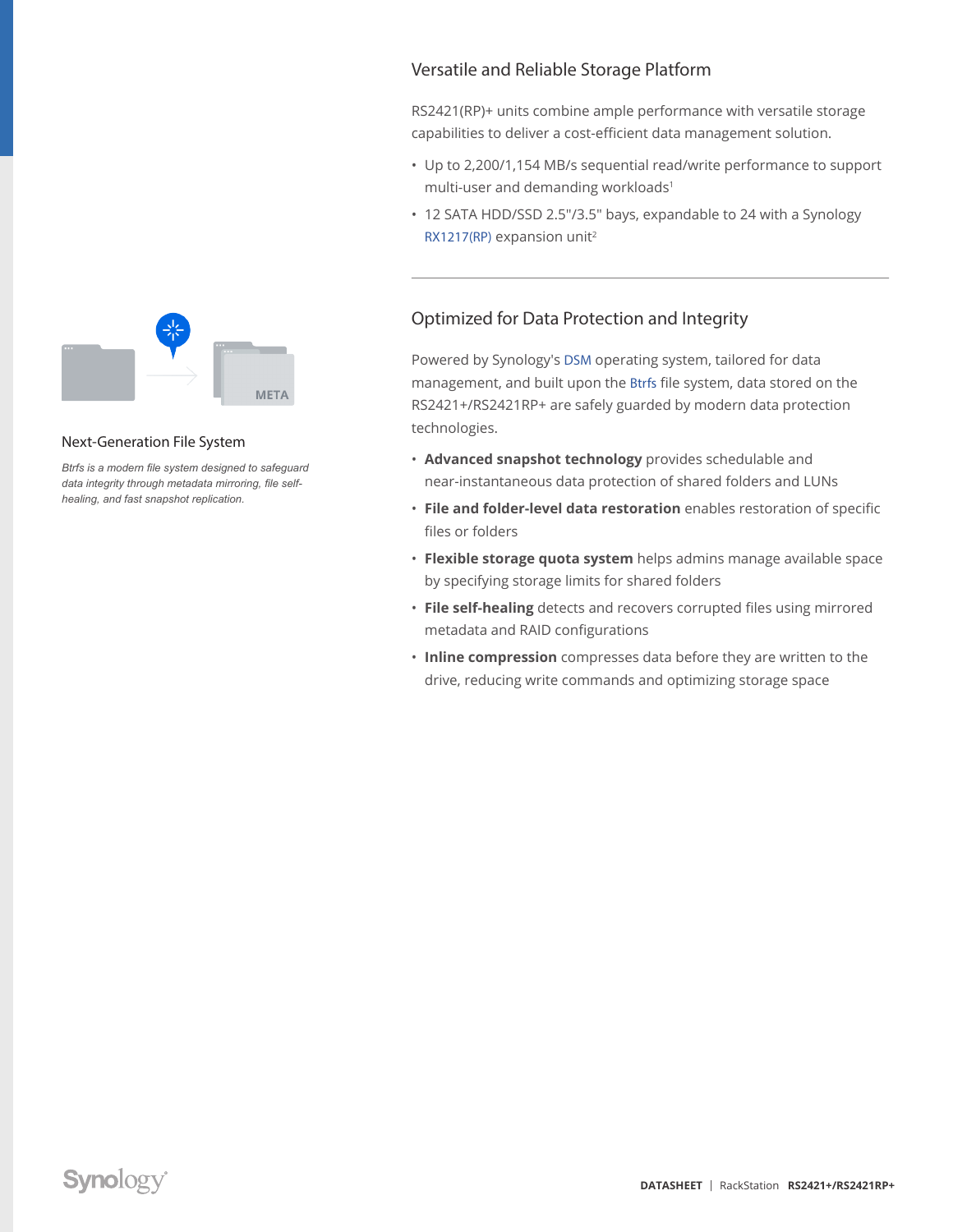

#### Synology Backup Solutions

*DSM backup solutions are designed to be lowmaintenance, with different RPO/RTO targets, storage efficiency, and backup destinations available depending on your requirements.*



#### Synology Collaboration Suite

*A powerful and secure private cloud solution that lets teams collaborate, sync files, and communicate with others anytime, anywhere.*

# Data Backup Solutions for IT Infrastructure

[Synology Active Backup Suite](https://sy.to/rs2421dsabs) is a collection of license-free backup solutions built to protect Windows PCs and servers, VMs, other file servers, and SaaS applications:

- [Active Backup for Business \(ABB\)](https://sy.to/rs2421dsabb) consolidates backup tasks for physical and virtual environments with rapid restoration of files, entire physical machines, and VMs.
- [Active Backup for Google Workspace](https://sy.to/rs2421dsabg) allows users to back up Google Workspace data including from Gmail, Contacts, Calendar, and Drive.
- [Active Backup for Microsoft 365](https://sy.to/rs2421dsabm) provides complete backup of Microsoft 365 data including from OneDrive for Business, SharePoint Online, emails, contacts, and calendar.

### Remote and On-Premises Collaboration

Synology's collaboration suite provides a private cloud solution for onpremises and remote workers to concurrently edit documents, share files, manage emails, send instant messages, and more.

By leveraging a private cloud infrastructure, businesses can ensure complete data ownership and multi-layered security.

[Synology Office](https://sy.to/rs2421dsoff) includes Synology Documents, Spreadsheets, and Slides, which allow multiple users to edit, comment on, and share files together.

[Synology Drive](https://sy.to/rs2421dsdri) allows data access, synchronization, on-demand file restoration, and backup.

[Synology Chat](https://sy.to/rs2421dscha) brings teams together with one-on-one chats, group chats, and encrypted private channels over multiple platforms.

[Synology MailPlus](https://sy.to/rs2421dsmplus)<sup>5</sup> provides a secure, reliable, and private email server.

[Synology Calendar](https://sy.to/rs2421dscal) helps teams keep track of what is most important with convenient calendar sharing and scheduling.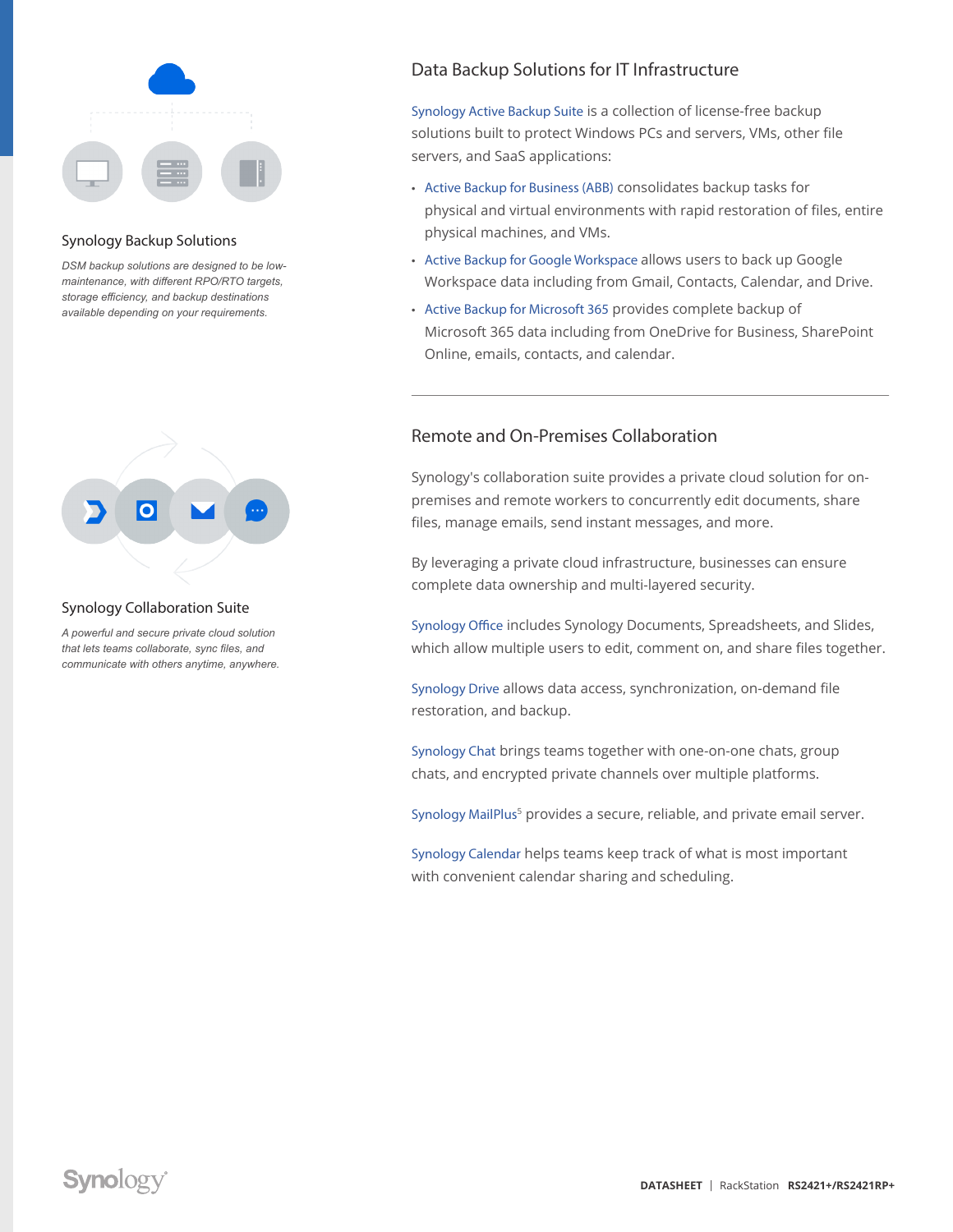

#### Always On Guard

*Protect your business with Synology's reliable and intuitive VMS solution. Surveillance Station combines intelligent monitoring and robust management features for flexible deployment scenarios.*



#### Flexible Virtualization

*Whether providing VM storage through iSCSI or NFS, or running VMs directly on the RS2421+/ RS2421RP+ using Virtual Machine Manager, Synology DSM provides comprehensive tools to protect your virtual machines.*

# Private Video Surveillance

With [Synology Surveillance Station](https://sy.to/rs2421dssurvs), the RS2421+/RS2421RP+ become powerful Network Video Recorder solutions with support for up to 40 IP cameras<sup>6</sup>.

- 7,600+ [supported camera models](https://sy.to/rs2421dsipcamsup)
- ONVIF support to prevent vendor lock-in
- Private, subscription-free storage of recordings
- Access through web browser, dedicated desktop clients, or mobile app
- Event-based rules to trigger specific actions
- Email, SMS, or push notification options

### Virtualization and Certified Storage

DSM streamlines provisioning for and management of virtual machines with full certification for VMware® vSphere™, Microsoft® Hyper-V®, Citrix® XenServer™, and OpenStack virtualization environments.

Synology Storage Console for VMware or Windows platforms lets you manage storage directly from your hypervisor. VMware VAAI integration and Windows ODX help offload storage operations and speed up data transfer.

[Synology Virtual Machine Manager \(VMM\)](https://sy.to/rs2421dsvmm) is a hosted hypervisor for virtual machines running Windows®, Linux®, or virtualized versions of DSM with recovery mechanisms that ensure data protection on each VM7.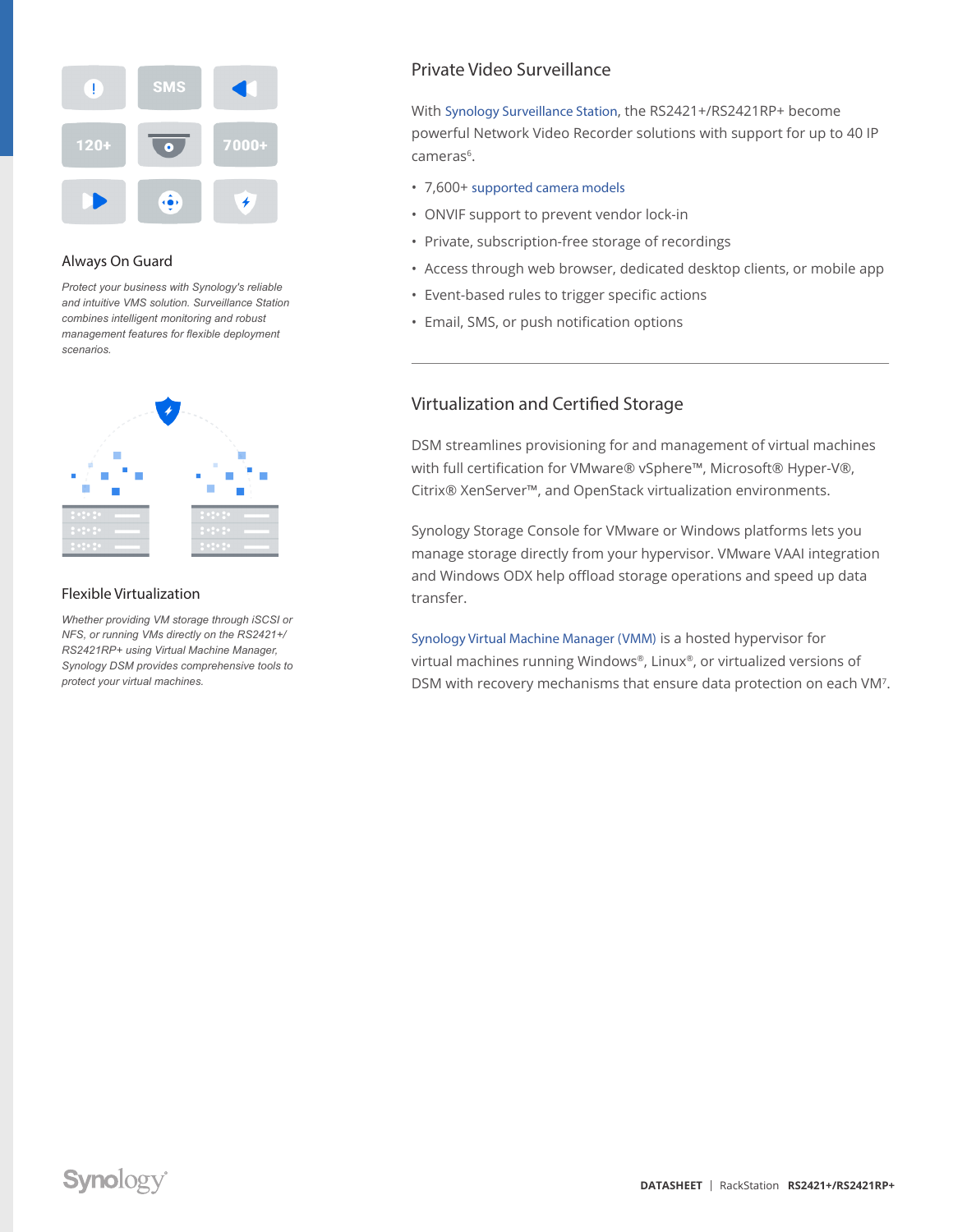# Hardware Overview



# Technical Specifications

#### Hardware

| CPU                                 | AMD Ryzen™ V1500B quad-core 2.2 GHz                                                                                                                                               |
|-------------------------------------|-----------------------------------------------------------------------------------------------------------------------------------------------------------------------------------|
| Hardware encryption engine          | Yes (AES-NI)                                                                                                                                                                      |
| Memory                              | 4 GB DDR4 ECC UDIMM (expandable up to 32 GB)                                                                                                                                      |
| Compatible drive types <sup>8</sup> | • 12 x 3.5" or 2.5" SATA HDD/SSD (drives not included)<br>. Only Synology SAT5200 2.5" or Synology SNV3400/3500 M.2 SSDs (sold reparately) can be used for SSD cache <sup>9</sup> |
| Hot swappable drive                 | Yes                                                                                                                                                                               |
| <b>External ports</b>               | • 2 x USB 3.2 Gen 1 ports<br>• 1 x Expansion port (Infiniband)                                                                                                                    |
| Form factor                         | Rackmount 2U                                                                                                                                                                      |
| Size (HxWxD)                        | · RS2421+: 88 x 482 x 552 mm (with server handles)<br>· RS2421RP+: 88 x 482 x 578 mm (with server handles)                                                                        |
| Weight                              | · RS2421+: 11.5 kg<br>· RS2421RP+: 11.9 kg                                                                                                                                        |
| Rack installation support           | 4-post 19" rack                                                                                                                                                                   |
| LAN ports                           | 4 x 1GbE RI-45                                                                                                                                                                    |
| Wake on LAN/WAN                     | Yes                                                                                                                                                                               |
| PCIe 3.0 slot                       | $\cdot$ 1 x 4-lane x8 slot<br>• Supports network interface cards <sup>2</sup> and M.2 NVMe SSD adapter cards for SSD cache <sup>9</sup>                                           |
| Scheduled power on/off              | Yes                                                                                                                                                                               |
| System fans                         | $3 \times (60 \times 60 \times 38 \text{ mm})$                                                                                                                                    |
| AC input power voltage              | 100 V to 240 V AC                                                                                                                                                                 |
| Power frequency                     | 50/60 Hz, single phase                                                                                                                                                            |
| Operating temperature               | 0°C to 35°C (32°F to 95°F)                                                                                                                                                        |
| Storage temperature                 | -20°C to 60°C (-5°F to 140°F)                                                                                                                                                     |
| Relative humidity                   | 5% to 95% RH                                                                                                                                                                      |
|                                     |                                                                                                                                                                                   |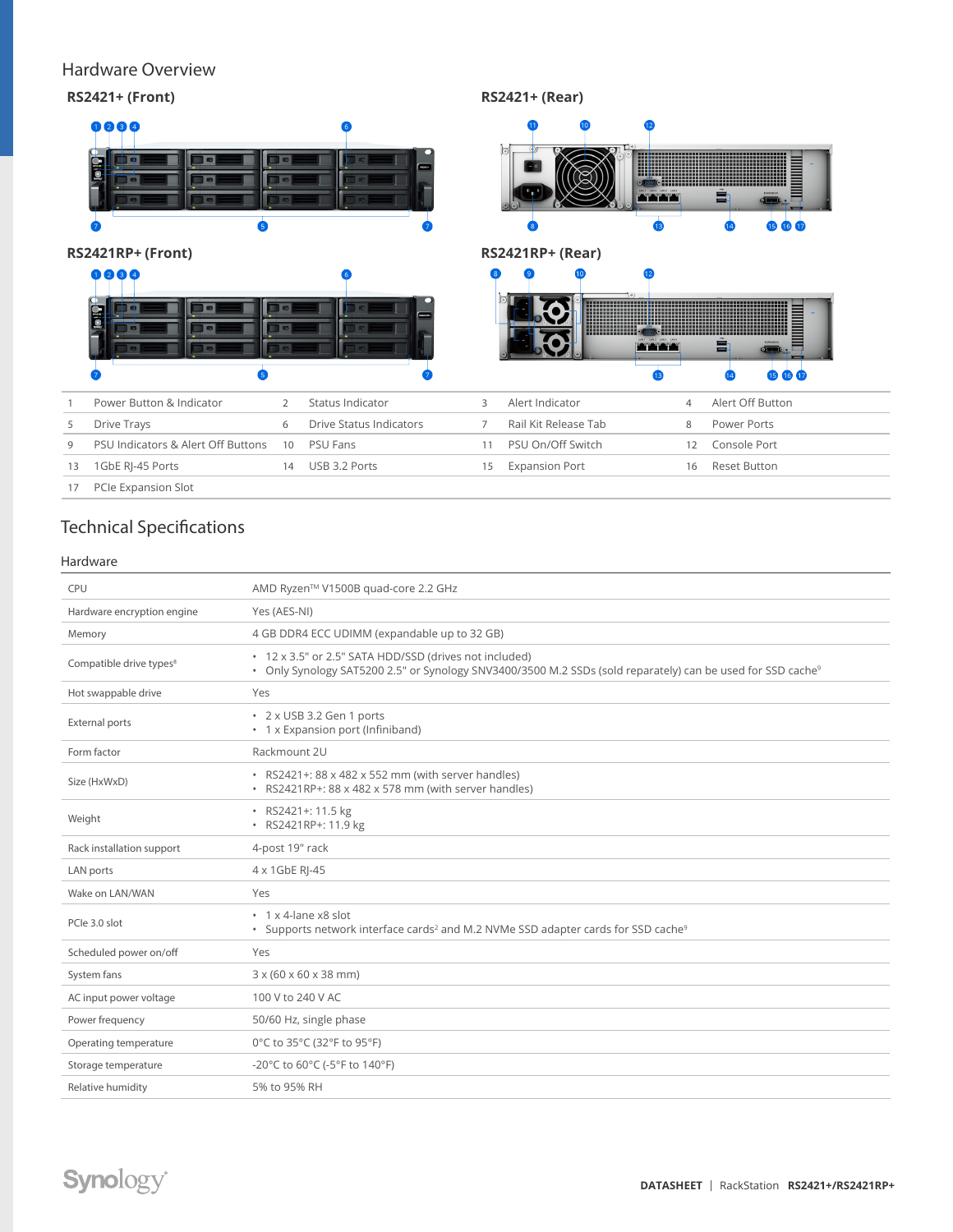#### General DSM Specification

| Networking protocols      | SMB, AFP, NFS, FTP, WebDAV, CalDAV, iSCSI, Telnet, SSH, SNMP, VPN (PPTP, OpenVPN™, L2TP)                                                                                                          |
|---------------------------|---------------------------------------------------------------------------------------------------------------------------------------------------------------------------------------------------|
| File systems              | · Internal: Btrfs, ext4<br>· External: Btrfs, ext4, ext3, FAT32, NTFS, HFS+, exFAT <sup>10</sup>                                                                                                  |
| Supported RAID types      | Synology Hybrid RAID, Basic, (BOD, RAID 0, RAID 1, RAID 5, RAID 6, RAID 10                                                                                                                        |
| Storage management        | · Maximum single volume size: 108 TB<br>• Maximum system snapshots: 65,536 <sup>11</sup><br>· Maximum internal volumes: 64                                                                        |
| SSD cache                 | • Read/write cache support<br>* 2.5" SATA SSD support<br>• M.2 NVMe SSD support <sup>9</sup>                                                                                                      |
| File sharing capabilities | · Maximum local user accounts: 2,048<br>· Maximum local groups: 256<br>· Maximum shared folders: 512<br>• Maximum concurrent SMB/NFS/AFP/FTP connections: 1,000 <sup>12</sup>                     |
| Privileges                | Windows® Access Control List (ACL), application privileges                                                                                                                                        |
| Directory services        | Connects with Windows® AD/LDAP servers enabling domain users to login via SMB/NFS/AFP/FTP/File Station using their<br>existing credentials.                                                       |
| Virtualization            | VMware vSphere®, Microsoft Hyper-V®, Citrix®, OpenStack®                                                                                                                                          |
| Security                  | Firewall, shared folder encryption, SMB encryption, FTP over SSL/TLS, SFTP, rsync over SSH, login auto block, Let's Encrypt<br>support, HTTPS (customizable cipher suite)                         |
| Supported clients         | Windows® 7 onwards, macOS® 10.12 onwards                                                                                                                                                          |
| Supported browsers        | Chrome®, Firefox®, Edge®, Internet Explorer® 10 onwards, Safari® 10 onwards, Safari (iOS 10 onwards), Chrome (Android™ 6.0<br>onwards) on tablets                                                 |
| Interface languages       | English, Deutsch, Français, Italiano, Español, Dansk, Norsk, Svensk, Nederlands, Русский, Polski, Magyar,<br>Português do Brasil, Português Europeu, Türkce, Český, ภาษาไทย, 日本語, 한국어, 繁體中文, 简体中文 |

#### Packages and Applications

|                                              | <b>File Server &amp; Synchronization</b>                                                                                                                                                                                                                                                                                                       |  |  |
|----------------------------------------------|------------------------------------------------------------------------------------------------------------------------------------------------------------------------------------------------------------------------------------------------------------------------------------------------------------------------------------------------|--|--|
| <b>Drive</b>                                 | Synchronizes files across Windows®, macOS®, Linux®, Android™ and iOS. The built-in cross-platform portal allows access to<br>data anytime and anywhere.<br>• Maximum number of hosted files: 1,000,000<br>• Maximum number of concurrent connections for PC clients: 550                                                                       |  |  |
| <b>File Station</b>                          | Provides virtual drives, remote folders, Windows® ACL editor, compression/extraction of archived files, bandwidth control for<br>specific users/groups, creation of sharing links, and transfer logs.                                                                                                                                          |  |  |
| <b>FTP Server</b>                            | Supports bandwidth control for TCP connections, custom FTP passive port ranges, anonymous FTP, FTP over TLS/SSL and<br>SFTP protocols, network booting with TFTP and PXE support, and transfer logs.                                                                                                                                           |  |  |
| Presto File Server <sup>13</sup>             | Enables high-speed data transfer over WAN through the exclusive SITA technology between Synology NAS and desktop.                                                                                                                                                                                                                              |  |  |
| Cloud Sync                                   | Offers one or two-way synchronization with public cloud storage providers including Alibaba Cloud OSS, Amazon S3-<br>compatible storage, Backblaze B2, Baidu Cloud, Box, Dropbox, Google Cloud Storage, Google Drive, hubiC, MegaDisk,<br>Microsoft OneDrive, OpenStack Swift-compatible storage, Tencent COS, WebDAV servers and Yandex Disk. |  |  |
| Universal Search                             | Enables global search of applications and files.                                                                                                                                                                                                                                                                                               |  |  |
| <b>iSCSI Storage &amp; Virtualization</b>    |                                                                                                                                                                                                                                                                                                                                                |  |  |
| iSCSI Manager                                | • Maximum iSCSI targets: 128<br>• Maximum iSCSI LUNs: 256<br>• iSCSI LUN clone/snapshot support                                                                                                                                                                                                                                                |  |  |
| Virtual Machine Manager                      | Deploys and runs virtual machines on the Synology NAS, including Windows®, Linux®, and Virtual DSM.                                                                                                                                                                                                                                            |  |  |
| <b>Data Protection &amp; Backup Solution</b> |                                                                                                                                                                                                                                                                                                                                                |  |  |
| Hyper Backup                                 | Supports local backup, network backup, and data backup to public clouds.                                                                                                                                                                                                                                                                       |  |  |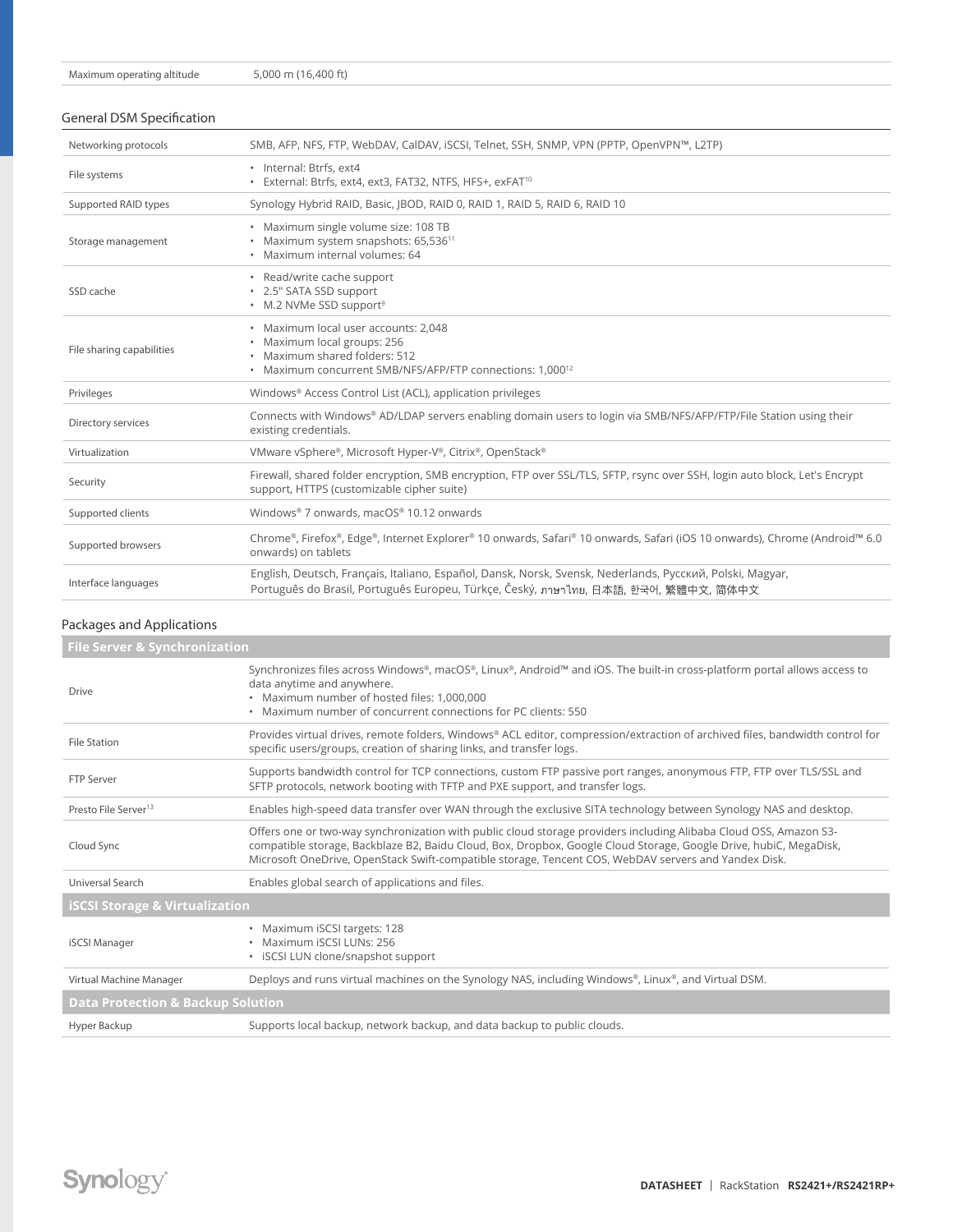| Backup tools                            | • DSM configuration backup, macOS® Time Machine® support, Synology Drive Client desktop application<br>• Shared folder sync supports a maximum of 16 tasks                                                                                                                                                                                                                                                          |
|-----------------------------------------|---------------------------------------------------------------------------------------------------------------------------------------------------------------------------------------------------------------------------------------------------------------------------------------------------------------------------------------------------------------------------------------------------------------------|
| <b>Snapshot Replication</b>             | • Maximum number of snapshots for shared folders: 1,024<br>• Maximum number of replications: 32                                                                                                                                                                                                                                                                                                                     |
| Synology High Availability              | Reduces service downtime by combining two identical NAS into a high-availability cluster.                                                                                                                                                                                                                                                                                                                           |
| Active Backup for G Suite               | Supports backup and restoration of Google Workspace My Drive, Team Drive, Gmail, Contacts, and Calendar.                                                                                                                                                                                                                                                                                                            |
| Active Backup for Microsoft 365         | Supports backup and restoration of Microsoft 365 OneDrive for Business, mail, contacts, and calendar.                                                                                                                                                                                                                                                                                                               |
| <b>Active Backup for Business</b>       | An all-in-one backup solution designed for heterogeneous business IT environments. It enables IT admins to remotely<br>manage and protect PCs, servers, and VMs from one centralized console.                                                                                                                                                                                                                       |
| <b>Productivity &amp; Collaboration</b> |                                                                                                                                                                                                                                                                                                                                                                                                                     |
| Collaboration tools                     | Users can collaborate through the instant messaging service Synology Chat, the online editor Synology Office, and the<br>scheduling assistant Synology Calendar.<br>• Maximum users for Chat: 1,500<br>• Maximum users for Office: 1,800<br>• Calendar supports CalDAV and access via mobile devices                                                                                                                |
| Note Station                            | A note taking platform that supports rich text, note organization and versioning, encryption, sharing, media embedding, and<br>attachments.                                                                                                                                                                                                                                                                         |
| Synology MailPlus Server                | A secure, reliable, and private mail solution featuring high-availability, load balancing, security, and filtering <sup>5</sup> .                                                                                                                                                                                                                                                                                   |
| <b>Synology MailPlus</b>                | An intuitive webmail interface for Synology MailPlus Server with customizable mail labels, filters, and user interface.                                                                                                                                                                                                                                                                                             |
| <b>Multimedia</b>                       |                                                                                                                                                                                                                                                                                                                                                                                                                     |
| Moments                                 | A feature-rich photo management application that includes AI-powered album creation from facial and subject recognition,<br>photo editing and sharing capabilities, similar photo detection for duplicate management, auto-editing functions such as<br>color correction and angle adjustments, and auto-selection of the best shots. Mobile applications are available on iOS and<br>Android <sup>™</sup> devices. |
| Other packages                          | Video Station, Photo Station, Audio Station, iTunes <sup>®</sup> Server                                                                                                                                                                                                                                                                                                                                             |
| <b>Surveillance</b>                     |                                                                                                                                                                                                                                                                                                                                                                                                                     |
| <b>Surveillance Station</b>             | Maximum IP cameras: 40, for a total of 1,200 FPS at 720p (H.264) <sup>6</sup> .                                                                                                                                                                                                                                                                                                                                     |
| All-in-One Servers                      |                                                                                                                                                                                                                                                                                                                                                                                                                     |
| Synology Directory Server               | Provides a flexible and cost-effective domain controller solution.                                                                                                                                                                                                                                                                                                                                                  |
| Central Management System               | Provides a single interface to manage and monitor multiple Synology NAS.                                                                                                                                                                                                                                                                                                                                            |
| <b>VPN Server</b>                       | • Maximum connections: 30<br>. Supported VPN protocols: PPTP, OpenVPN™, L2TP/IPSec                                                                                                                                                                                                                                                                                                                                  |
| Mail Server                             | · Supported Mail Server protocols: POP3, SMTP, IMAP<br>• LDAP/AD account support                                                                                                                                                                                                                                                                                                                                    |
| <b>Mail Station</b>                     | A webmail interface for Mail Server to receive emails from multiple POP3 mailboxes and SMTP servers.                                                                                                                                                                                                                                                                                                                |
| <b>Web Station</b>                      | Enables hosting for up to 30 websites with support for PHP/MariaDB® and 3rd-party applications.                                                                                                                                                                                                                                                                                                                     |
| Other packages                          | DNS Server, RADIUS Server, Log Center                                                                                                                                                                                                                                                                                                                                                                               |
| Others                                  |                                                                                                                                                                                                                                                                                                                                                                                                                     |
| Storage Analyzer                        | Displays volume and quota usage, total size of files, volume usage and trends based on past usage, size of shared folders,<br>large files, most recently modified files, and least recently accessed files.                                                                                                                                                                                                         |
| Antivirus Essential                     | Provides full system scans, scheduled scans, white list customization, and auto-update of virus definitions.                                                                                                                                                                                                                                                                                                        |
| iOS/Android™ applications               | Synology Drive, Synology MailPlus, Synology Chat, Synology LiveCam, Moments, DS audio, DS photo, DS video, DS cam, DS<br>file, DS finder, DS note                                                                                                                                                                                                                                                                   |
| Other packages                          | Additional 3rd-party packages are available in the Package Center.                                                                                                                                                                                                                                                                                                                                                  |
| <b>Environment and Packaging</b>        |                                                                                                                                                                                                                                                                                                                                                                                                                     |
| Environment safety                      | RoHS compliant                                                                                                                                                                                                                                                                                                                                                                                                      |